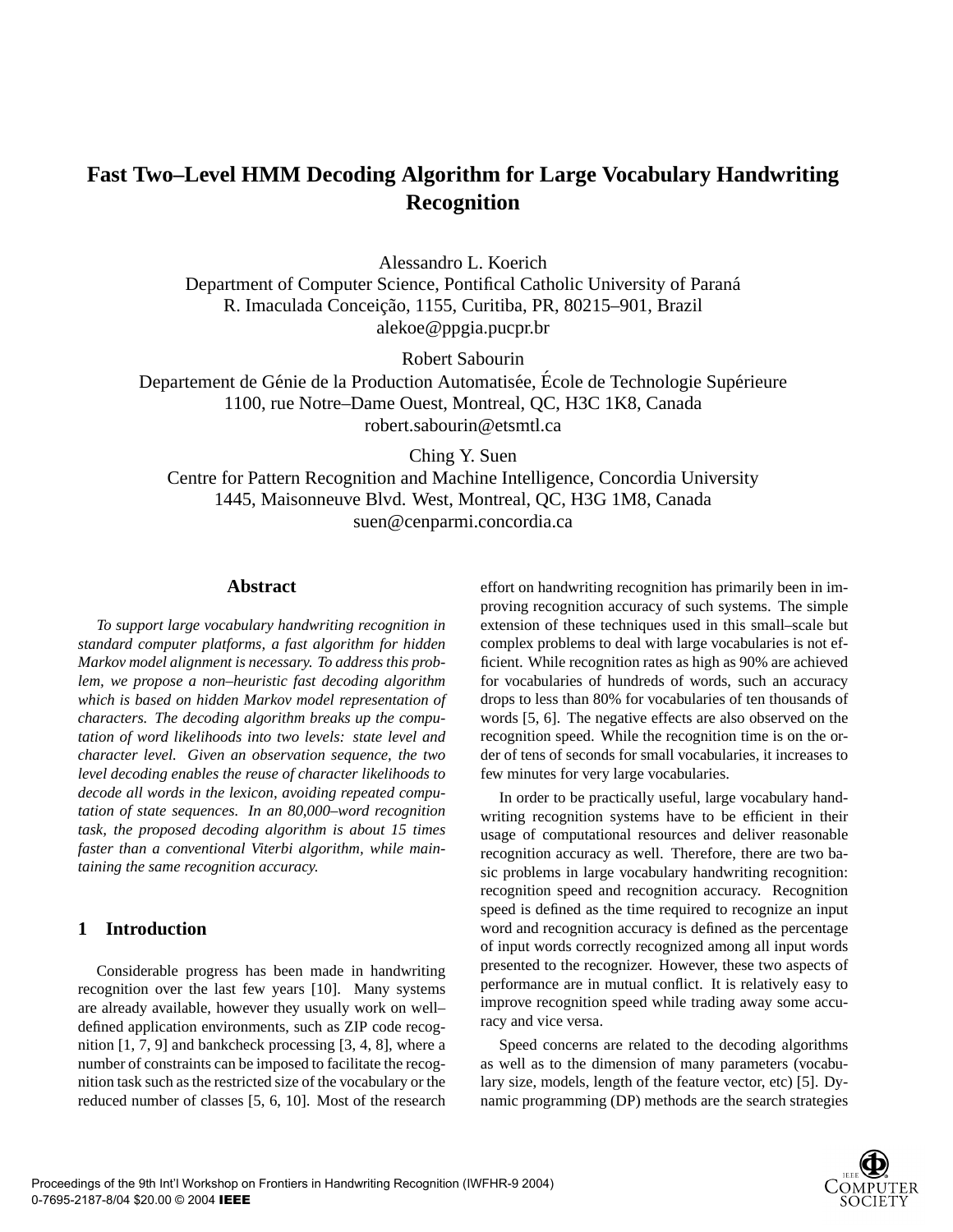used more often in small and medium vocabulary applications. Although, calculating the probabilities in this manner is computationally expensive, particularly with large models or long observation sequences. Other search techniques such as A\*, beam search, and multi–pass have not been used widely in handwriting recognition. Because they are faster, generally they are less accurate, providing sub–optimal solutions [5]. Most of the techniques that have been used are based on pruning mechanisms that attempt to reduce the number of word hypotheses prior to the recognition [5].

The aim of this paper is to introduce a novel decoding algorithm to speedup the recognition process while maintaining the recognition accuracy. The idea is to take into account the particularities of the architecture of the hidden Markov models (HMM), feature extraction, segmentation and lexicon–driven recognition to eliminate the repeated computation steps and develop fast search strategies.

This paper is organized as follows. Section 2 presents the modeling of characters by hidden Markov models. Section 3 states the recognition problem and presents the fast two–level HMM decoding algorithm. Section 4 presents the experimental results of using the proposed algorithm in the recognition of unconstrained handwritten words considering different sizes of vocabularies. The conclusions of the paper are presented in the last section.

## **2 HMM Modeling**

We assume that the front–end parameterization of the recognition system provides high–level features in the form of a sequence of observations. After a preprocessing step, a segmentation–recognition strategy is used to loosely segment (oversegmented) words into sub–word units (characters or pseudo–characters). These sub–word units are modeled in a probabilistic framework by elementary HMMs. The sequence of segments obtained by the segmentation process is transformed into a sequence of symbols by considering two sets of features where the first feature set is based on global features, namely loops, ascenders, and descenders and the second feature set is based on the analysis of the bidimensional contour transition histogram of each segment in the horizontal and vertical directions [2]. There are also five segmentation features that try to reflect the way segments are linked together.

We assume that observations are produced by transitions rather than by states. The character models use discrete HMMs where transitions with no output are also incorporated into the model. The compact notation is  $\lambda =$  $\{A, A', \Pi\}$ , where  $A = \{a_{ij}^z\}$  is the probability distribution associated with transitions from state  $s_i$  to state  $s_j$  and at the same time producing observation symbol z,  $A' = \{a_{ij}^{q\Phi}\}\$ is the probability distribution associated with null transitions from state  $s_i$  to state  $s_j$  and at the same time producing null observation symbol  $\Phi$ , and  $\Pi = {\pi_i}$  is the initial state distribution. Note that  $a_{ij}^z$  and  $a_{ij}^{\prime \Phi}$  obey the stochastic constraint:

$$
\sum_{j=1}^{N} [a_{ij}^{\prime \Phi} + \sum_{z=1}^{M} a_{ij}^{z}] = 1 \qquad i = 1, 2, ..., N \qquad (1)
$$

Considering a discrete symbol observation with M symbols, a character HMM where the number of states is denoted as N, and a recognition vocabulary represented by a lexicon  $\mathcal L$  which contains  $V$  words in which the average length is L characters, word models, denoted as  $\lambda$ , regarded as a "super–HMM" can be built by the concatenation of L sub–word HMMs, i.e.:

$$
\hat{\lambda} = \lambda_1 \oplus \lambda_2 \oplus \ldots \oplus \lambda_l \oplus \ldots \oplus \lambda_L \tag{2}
$$

The goal of the training phase is to estimate the best parameter values of the character models, say  $A$  and  $A'$  for all models  $\lambda$ , given a set of training examples and their associated word labels. Since the exact orthographic transcription of each training word image is available, the word model, denoted as  $\lambda$ , is made up of the concatenation of the appropriate character models (Equation 2), where  $L$  is the number of characters that form a word. In such a scheme, the final state of an HMM becomes the initial state of the next one, and so on. A variant of the Baum–Welch algorithm is used for training in which the segments produced by the segmentation algorithm need not be manually labeled [2].

## **3 Recognition**

The basic problem in large vocabulary handwriting recognition is given a word to recognize represented by a sequence of observations  $o_1^T = (o_1 o_2 \dots o_T)$  where T is the number of observations in the sequence, and a recognition vocabulary represented by  $\mathcal L$  corresponding to V unique words, find the word  $w \in \mathcal{L}$  that best matches to the input pattern. The standard approach is to assume a simple probabilistic model of handwriting production whereby a specified word, w, produces an observation sequence  $o_1^T$ with probability  $P(w|o_1^T)$ . The goal is then to decode the word, based on the observation sequence, so that the decoded word has the maximum *a posteriori* (MAP) probability, i.e.:

$$
\hat{w} \ni P(\hat{w} | o_1^T) = \max_{w \in \mathcal{L}} P(w | o_1^T)
$$
 (3)

The *a posteriori* probability of a word w can be rewritten using Bayes' rule:

$$
P(\hat{w}|\mathbf{o}_1^T) = \max_{w \in \mathcal{L}} P(\mathbf{o}_1^T|w)P(w) \tag{4}
$$

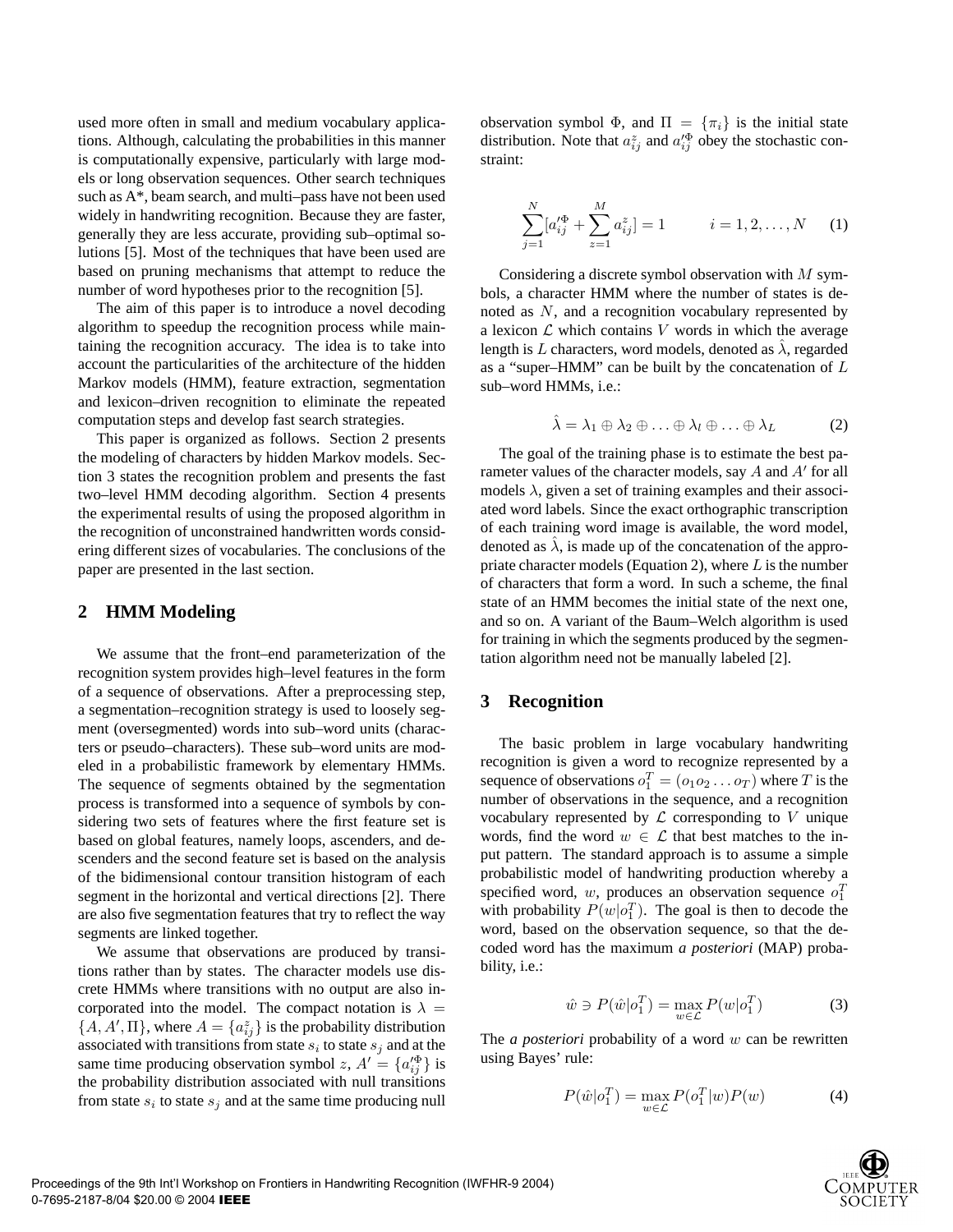where  $P(w)$  is the prior probability of the word occurring, which depends on the vocabulary used, and it is determined by frequency counts in the training dataset. The way we compute  $P(o_1^T|w)$  for large vocabularies is to build statistical models for sub–word units (characters) in an HMM framework, build up word models constrained to spellings in a lexicon, and then evaluate the model probabilities via standard concatenation methods. However, in HMM the T-length observation sequence  $o_1^T$  is connected to the Llength character sequence via the state sequence  $s_1^T$ , then we compute  $P(o_1^T|c_1^L)$  as follows.

$$
P(o_1^T|c_1^L) = \sum_{s_1^T} P(o_1^T, s_1^T|c_1^L)
$$
  
= 
$$
\sum_{s_1^T} \prod_{t=1}^T P(o_t, s_{t+1}|s_t, c_1^L)
$$
 (5)

and applying the maximum approximation we obtain:

$$
P(o_1^T|c_1^L) = \max_{s_1^T} \prod_{t=1}^T P(o_t, s_{t+1}|s_t, c_1^L)
$$
 (6)

However, the  $P(o_1^T|c_1^L)$  can also be computed as:

$$
P(o_1^T|c_1^L) = \max_{s_1^T} \prod_{l=1}^L \prod_{e=1}^T \prod_{b=1}^T P(o_b^e, s_b^e|c_l)
$$
(7)

where  $P(o_b^e, s_b^e|c_l)$  corresponds to the likelihood of each individual character model  $c_l$  for each possible state sequence starting at a given initial state  $(s<sub>I</sub>)$  and ending at a given final state  $(s_F)$  against each possible portion of the observation sequence delimited by a range of beginning observations  $1 \leq b \leq T$  and ending observations  $1 \leq e \leq T$ . Figure 1 illustrates the decoding of a 3–state HMM and a 7–observation sequence.

The main advantage of using Equation 7 instead of Equation 6 in a lexicon–driven word recognition scheme is that given an observation sequence, character likelihoods can be computed once and reused further to compute the likelihoods of all words in a lexicon with no loss of optimality. This reusability of character likelihoods is very interesting in the case of large vocabularies and brings about a fast recognition scheme.

#### **3.1 The Fast Two–Level Decoding Algorithm**

We have developed a novel algorithm that finds recursively the  $P(o_1^T|c_1^L)$  by computing Equation 7 and which is named *fast two–level decoding algorithm* (FTLDA). This algorithm breaks up the computation into two levels. At the first level character HMMs are decoded considering each possible entry and exit point and the result (best state sequences and likelihoods) is stored in an array for further use. At the second level words are decoded but reusing the likelihoods pre–computed at the first level. So, only the character boundaries are decoded without the necessity of going through the HMM states.

#### **3.1.1 First Level: Decoding of Character Models**

The idea underneath the proposed search strategy lies in avoiding repeated computation of state sequences of sub– word HMMs. Given a set of sub–word models  $\Upsilon$  =  $\{\lambda_1, \ldots, \lambda_m, \ldots, \lambda_M\}$  where  $\lambda_m$  models character classes (letters, digits, and symbols) and a sequence of observations  $o_1^T$ , at the first level we evaluate the matching between  $o_1^T$ and each  $\lambda_m$ . To do that, we assume that each character HMM has only one initial state (or entry state) and only one final state (or exit state) and we compute the best state sequences between initial and final states, considering one possible beginning frame at each time, which is denoted as  $b$ , for all possible ending frames, which are denoted as  $e$ . Furthermore, we store in an array the best state sequences and likelihoods of all pairs of beginning and ending frames  $(b, e)$ . The complete decoding algorithm for finding the best state sequences of each character HMM is presented as follows.

1. Initialization: for  $1 \leq b \leq T+1$ ,  $i = 1$ :

$$
\delta_b(1) = 1
$$
  
\n
$$
\omega_b(1) = 0
$$
  
\n
$$
\delta_b(j) = \max_{\substack{1 \le i \le N \\ 1 \le i \le N}} \left[ \delta_b(i) a_{ij}^{\prime \Phi} \right]
$$
  
\n
$$
\omega_b(j) = \arg \max_{1 \le i \le N} \left[ \delta_b(i) a_{ij}^{\prime \Phi} \right]
$$
\n(8)

2. Recursion: for  $b \le t \le T+1, 1 \le j \le N$ :

$$
\delta_t(j) = \max \left\{ \max_{1 \le i \le N} \left[ \delta_{t-1}(i) a_{ij}^{o_{t-1}} \right]; \max_{1 \le i \le N} \left[ \delta_t(i) a_{ij}^{\prime \Phi} \right] \right\}
$$

$$
\omega_t(j) = \begin{cases} \arg \max_{1 \le i \le N} \left[ \delta_t(i) a_{ij}^{\prime \Phi} \right] & \text{if } ij \text{ is null} \\ \arg \max_{1 \le i \le N} \left[ \delta_{t-1}(i) a_{ij}^{o_{t-1}} \right] & \text{otherwise} \end{cases}
$$

$$
\zeta_t(j) = \begin{cases} 1 & \text{if } ij \text{ is null} \\ 0 & \text{otherwise} \end{cases}
$$
(9)

3. Termination: if  $j = N$ :

$$
e = t
$$
  
\n
$$
\chi(b, e) = \delta_t(N)
$$
  
\n
$$
q_e^* = N
$$
\n(10)

4. Path Backtracking: for  $t = e - 1, e - 2, \ldots, b, q_t^*$  is determined recursively by:

$$
q_t^* = \omega_{t+1}(q_{t+1}^*)
$$
\n(11)

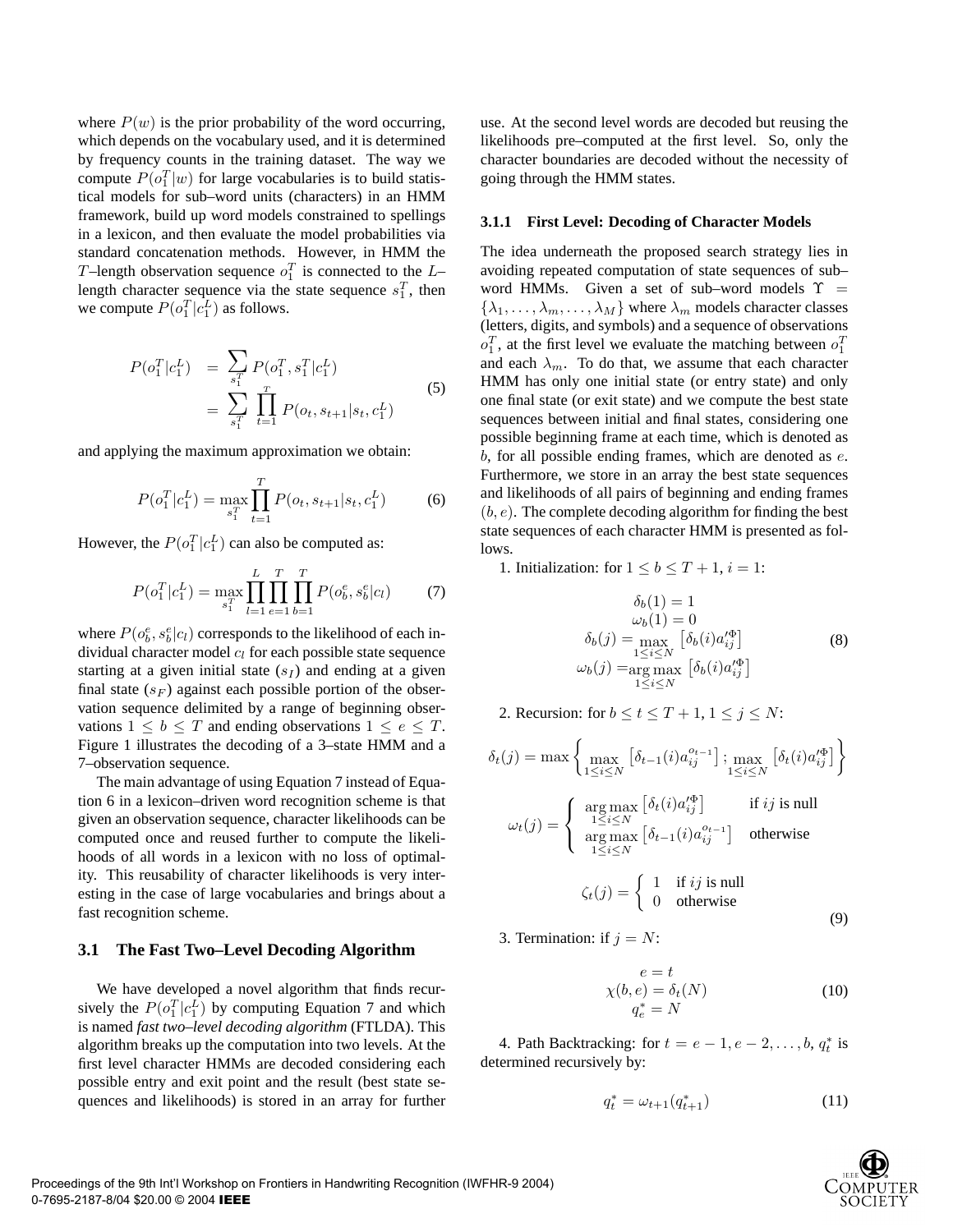

Figure 1. Decoding of a 3-state HMM for  $T=7$ ,  $b=1$ ,  $e=3,4,\ldots,7$ ,  $s_I=1$ , and  $s_F=3$ . The resulting likeli**hoods are**  $\chi(1,3), \chi(1,4) \ldots \chi(1,7)$ .

However, a new variable that accounts for the presence of null transitions, denoted as  $q_t$  is introduced. After computing  $q_t^*$  we have to check if the variable  $\zeta$  indicates the presence of a null transition, that is,  $\zeta_t(q_t^*) = 1$ . In such a case, without decreasing the time index  $t$ ,  $q'_t$  is computed as:

$$
q_t' = \omega_t(q_t^*) \quad \text{if} \quad \zeta_t(q_t^*) = 1 \tag{12}
$$

Following the presence of a null transition during the backtracking procedure, that is  $\zeta_{t+1}(q_{t+1}^*) = 1$ , the computation of  $q_t^*$  is modified slightly as follows (now with a decrease in the time index  $t$ :

$$
q_t^* = \omega_{t+1}(q_{t+1}') \quad \text{if} \quad \zeta_{t+1}(q_{t+1}^*) = 1 \tag{13}
$$

So, the best state sequence denoted as  $\varepsilon(b, e)$  will be given by:

$$
\varepsilon(b, e) = (q_e^* q_e' q_{e-1}^* q_{e-1}' \dots q_{b+1}^* q_{b+1}' q_b^* q_b')
$$
(14)

So, for a given observation sequence  $o_1^T$  we end up with M arrays that keep the best likelihoods  $\chi(b, e)$  and the best state sequences  $\epsilon(b, e)$ . Doing that, the likelihoods of the character models are totally independent of the context (the word within the character may appear) and may be reused unrestrictedly to decode all words in a lexicon.

#### **3.1.2 Second Level: Decoding of Word Models**

Considering our primary problem, that is to find the word  $w \in \mathcal{L}$  that best matches with the sequence of observations  $o_1^T$ . Words are formed by the concatenation of single character HMMs (Equation 2), but we no longer have observation sequences and character models but instead pre– decoded character arrays  $\chi_l(b, e)$  that hide the notion of observations and states.

The decoding of words is carried out from left to right and since words have well–defined initial and terminations,

the initialization condition specifies that for the first character of the word represented by the array  $\chi_1(b, e)$  the only valid entry point is at  $b = 1$ . Here we make use of the in- $\text{dex } l$  to denote the position of the character models within a word, and now we can throw away the index  $b$  and keep only the paths for which  $\delta_t(l)$  is maximal. The complete decoding algorithm for the second level is given as follows.

1. Initialization: for  $1 \leq l \leq L$ ,  $1 \leq t \leq T$ :

$$
\hat{\delta}_t(l) = \begin{cases}\n\chi(1, t) & \text{if } l = 1 \\
\max_{1 \le b \le T} \left[ \hat{\delta}_b(l-1)\chi(b, t) \right] & \text{if } 2 \le l \le L\n\end{cases}
$$

$$
\hat{\omega}_t(l) = \begin{cases}\n1 & \text{if } l = 1 \\
\arg\max_{1 \le b \le T} \left[ \hat{\delta}_b(l-1)\chi(b,t) \right] & \text{if } 2 \le l \le L\n\end{cases}
$$
\n(15)

2. Termination: for  $l = L$ ,  $t = T$ :

$$
\hat{P}^* = \hat{\delta}_T(L) \n\hat{q}^*(L) = \hat{\omega}_T(L)
$$
\n(16)

3. Character Backtracking: for  $L - 1, L - 2, \ldots, 1$ :

$$
\hat{q}^*(l) = \hat{\omega}_{\hat{q}^*(l+1)}(l)
$$
\n(17)

4. State Backtracking: for  $L - 1, L - 2, \ldots, 1$ :

$$
\hat{\epsilon}_L = \epsilon[T, \hat{q}^*(L)]
$$
  
\n
$$
\hat{\epsilon}_l = \epsilon[\hat{q}^*(l+1) - 1, \hat{q}^*(l)]
$$
\n(18)

At the initialization step,  $\hat{\omega}_t(l)$  records the frame t in which the preceding character ended. To recover the character boundaries, we need to rely on the character output backpointer,  $\hat{q}^*(l)$  that records the time t at which the previous character ended and it is determined recursively at the Step 3. Recall that the whole MAP state sequence for each single character was stored in an array  $\epsilon(b, e)$ . So, to recover the MAP state sequence we need the additional Step 4.

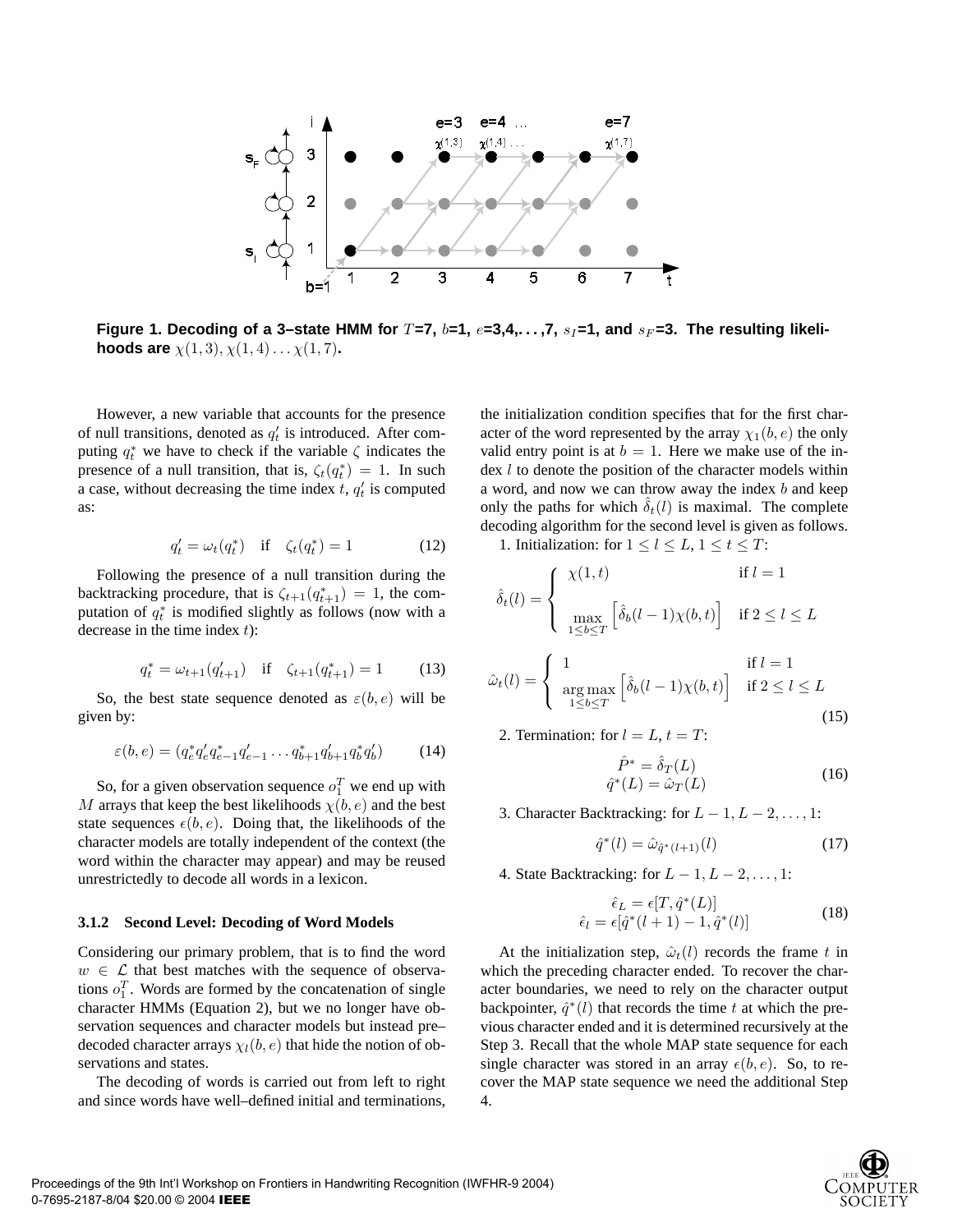Table 1 shows the approximate computational complexity and storage requirements for the FTLDA and a conventional Viterbi algorithm. The main difference is that the first level of the FTLDA is independent of the lexicon, but it is repeated for each possible beginning and end frame and character models. A rough comparison of the computational complexities shows that the FTLDA performs better than a conventional Viterbi algorithm when  $T < N^2$ . However, at the second stage,  $T^2LV$  can be reduced to  $T(T - D)LV$ , where D is an estimation of the duration of the character models, without loss of accuracy.

## **4 Experiments and Results**

A database of 20,172 unconstrained handwritten words extracted from postal envelopes was used to evaluate the performance of the proposed decoding algorithm. A dataset of 12,023 unconstrained handwritten words was used to train seventy–two HMMs corresponding to 26 uppercase letters (A–Z), 26 lowercase letters (a–z), 10 digits (0–9) and 8 special symbols. A validation set of 3,475 unconstrained handwritten words was also used during the training procedure. A test set with 4,674 unconstrained handwritten words was used for evaluation and comparison of proposed decoding algorithm with a conventional Viterbi algorithm. A vocabulary with 85,092 city names was used in all recognition experiments and dynamic lexicons with different sizes (10, 1,000, 10,000, 40,000, 80,000) were randomly generated from this vocabulary.

The criteria to evaluate the recognition accuracy is the recognition rate while the recognition time, defined as the time in seconds required to recognize one word and measured in CPU–seconds was used as criteria to evaluate the recognition speed. The experiments were carried out on a PC AMD Athlon 1.1GHz, 512MB of RAM memory and all results are averaged over the test set of 4, 674 words and ten runs for ten different lexicons which were generated randomly. It is important to notice that the recognition time also depends on the software implementation. To ensure a fair comparison, the implementations of all search algorithms were kept as similar as possible, so they share many parts of code, including disk operations.

Table 2 summarizes the word recognition rates obtained by using the two versions of the FTLDA, one with a flat lexicon (FlatLex) and other with a lexical tree (LexTree). This table also presents the results for the conventional Viterbi algorithm with a flat lexicon. The bottom line is that there is no difference in accuracy between the FTLDA and the Viterbi implementation. However, these results were already expected because the FTLDA maintains the optimality in terms of maximum likelihood of the conventional Viterbi algorithm. Table 2 also shows the recognition times for the 5 dynamically generated lexicons. The performance of the Viterbi algorithm is completely flawed on very–large vocabulary tasks (80,000 words) since it needs more than 3 minutes to recognize a single word.

There is a significant improvement in recognition time relative to the Viterbi implementation and speedup factors between 6.3 and 20.6 were achieved for the FTLDA with a lexicon tree and between 7.0 and 15.9 for the FTLDA with a flat lexicon. It is worth to notice that the FTLDA somewhat overlaps the advantages of using a lexical tree instead of a flat lexicon. Moreover, even for small and medium– size lexicons, the fast search strategy is advantageous. In summary, there is a significant improvement in recognition time relative to the Viterbi implementation while preserving exactly the same word recognition rates.

## **5 Conclusion**

This paper has focused on the problems relating to the computational efficiency of large vocabulary handwriting recognition. The main concern is that with a novel fast two– level decoding algorithm it is possible to speedup significantly the recognition process while maintaining the recognition accuracy. As a result, it is now possible to recognize writer–independent, unconstrained handwritten words in reasonable time, using a very–large vocabulary with relative accuracy.

Improvements in recognition speed were achieved by using the FTLDA which breaks up the computation of word likelihoods into two levels: state level and character level. This enables the reuse of the character likelihoods to decode all words in the lexicon, avoiding repeated computation of state sequences. The main results achieved by using the FTLDA is a 15 speedup factor relatively to a conventional Viterbi algorithm for an 80,000–word vocabulary task. Good results were also achieved for lexicons with a smaller number of words. Nevertheless in our experiments the high speedup achieved was due the segmentation algorithm and high–level features which have produced short observation sequences (30 observations in average) and HMMs with 10 states.

Although, the recognition times presented in this paper for the FTLDA might not meet the throughput requirements of many practical applications since it still needs approximately 15 seconds to recognize a single word in an 80,000– word lexicon. However, the results are very encouraging and hopefully, this work will stimulate other researchers to pursue interesting research into this subject since many applications require large vocabularies. In practice, the recognition times could be further reduced by using some code optimization and programming techniques.